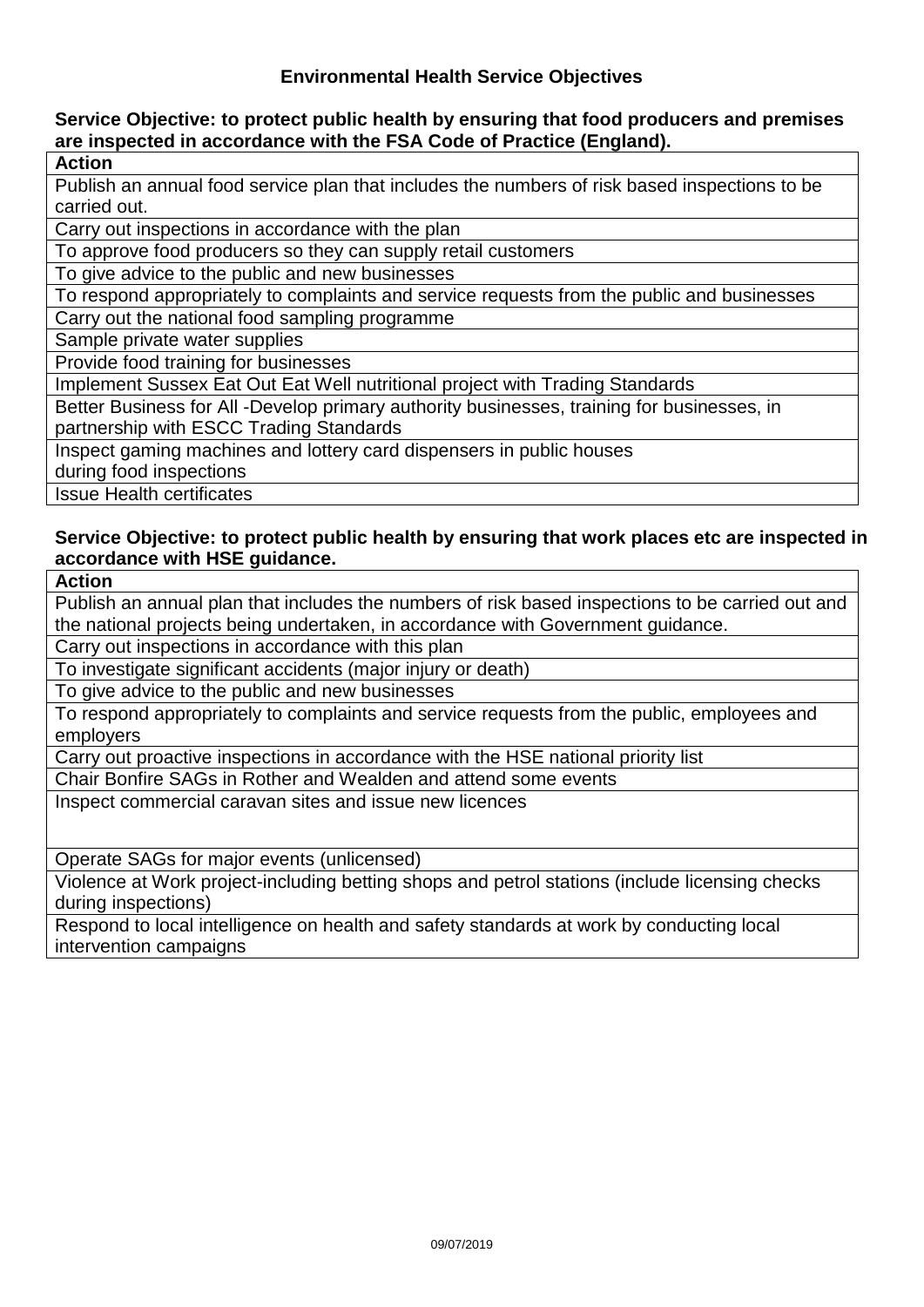# **Service Objective: to protect public health by investigating and controlling cases of infectious disease as required by Public Health England**

### **Action**

Investigate infectious diseases

To attend quarterly community infection meetings with PHE

Prepare for major outbreak by reviewing and testing the plan

Implement new bye laws to control acupuncture, body piercing etc in Wealden

Implement Tattoo Parlour Hygiene Rating Scheme

Public Health Burials (Wealden only)

**Service Objective: to protect public health by licensing all activities and persons, ensure all licence conditions are complied with. In addition to protect the finances of the Council by ensuring all fees are paid**.

### **Action**

Licences to be issued in accordance with written procedures and statutory deadlines

- Alcohol and regulated entertainment
- Animal Welfare Licences eg dog breeding, home boarding, pet vending, performing animals and hiring of horses (new regulations)
- Gambling- betting shops, bingo, lotteries

• Taxis

Implement new AW licensing regime

 Animal boarding, dog breeding, home boarding, sale of pets, performing animals and hiring of horses

To respond to complaints and service requests from the public and investigate activities not licensed

To give advice to the public and new businesses

To liaise with the police, other LAs and other enforcement bodies to achieve improvements by co-ordinated action

To carry out evictions at unauthorised sites (Rother only)

Inspect all residential mobile home sites when a new application has been received, including single units

To inspect all residential mobile home parks (6+ units). To also complete bi-annual gypsy count.

Operate SAGs for major events (licensed)

Consult on revised LA03 policies

Implement reducing the strength campaign etc

Provide CSE training and assessment for drivers

Taxi Home Safe campaign (Christmas and Proms)

## **Service Objective: to protect public health by controlling dogs, pests and pollution. In addition to protect the finances of the Council by ensuring all fees are paid**.

#### **Action**

Pollution Permits (eg brick works, car spraying, petrol stations) to be issued, processes inspected in accordance with a risk assessment.

To carry out monitoring of nitrogen dioxide, particulates and radiation so that the annual air quality review can be written and so that vulnerable members of the public can be alerted to high pollution episodes. Promote Air Alert and Cold Alert Services that allow the public to sign up to automatic text alerts of high levels of pollution or cold weather.

To respond to complaints and service requests from the public

- Anti-Social Behaviour- drones to Japanese knot weed
- Accumulations of waste on private land if prejudicial to health
- Air pollution-bonfires
- Filthy and Verminous premises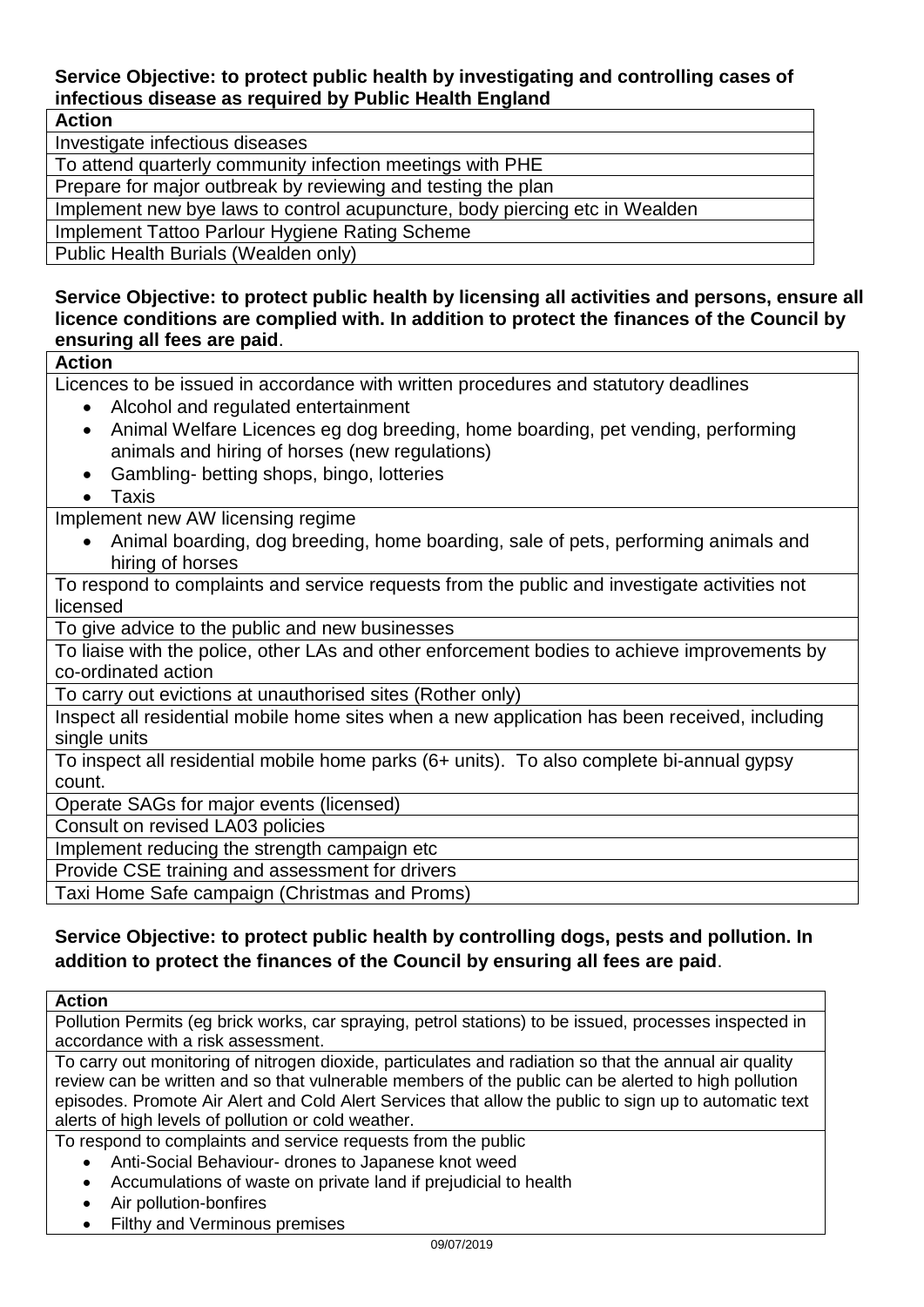- Light pollution
- Noise- Commercial, Domestic, and Industrial
- Private drainage- cesspools, drains and septic tanks

To give advice to the public and new businesses

To liaise with the police, other LAs and enforcement bodies to achieve improvements by coordinated action

To comment on planning applications that have a significant environmental impact

To provide a pest control service

To provide a dog control service

To investigate cases of fly-tipping in Rother

Investigate and evaluate contaminated land associated with planning applications

#### Produce annual air quality reviews

To licence Scrap Metal Dealers and work with the police on enforcement operations

#### **Wealden Corporate Plan 2019-2023**

Design new developments to protect our communities from environmental contamination, poor air quality and noise.

## **Service Objective: to reduce fuel poverty (Rother only)**

#### **Action**

Promote community switch campaign or Sussex Energy tariff, to advise residents that they can change energy suppliers

Train Officers to be able to advise residents about home energy efficiency measures and grants

Identify vulnerable household and create database of individuals who can be advised about grants and offers when they are available.

## **Service Objective Community Safety (Rother only)**

| *Not lead authority                                                         |  |  |  |
|-----------------------------------------------------------------------------|--|--|--|
| <b>Action</b>                                                               |  |  |  |
| Administer Crime Reduction Partnership and Action Groups (JAGs)             |  |  |  |
| Reduce impact of offending and ASB, in accordance with Council's objectives |  |  |  |
| Administer community safety grants                                          |  |  |  |
| Implement and develop PSPO                                                  |  |  |  |
| Assist Housing service with vulnerable persons                              |  |  |  |
| Reduction in domestic abuse and reoffending-working with partners*          |  |  |  |
| Improve road safety-working with partners*                                  |  |  |  |
| Participate in Project Discovery                                            |  |  |  |
|                                                                             |  |  |  |
| <b>Place</b><br><b>People</b>                                               |  |  |  |
|                                                                             |  |  |  |

| י ומטכ                     | <u>I conic</u>        |
|----------------------------|-----------------------|
| <b>Public Realm</b>        | Anti-social behaviour |
| <b>Environmental Crime</b> | Domestic Violence     |
| Quality of Life            | Housing               |